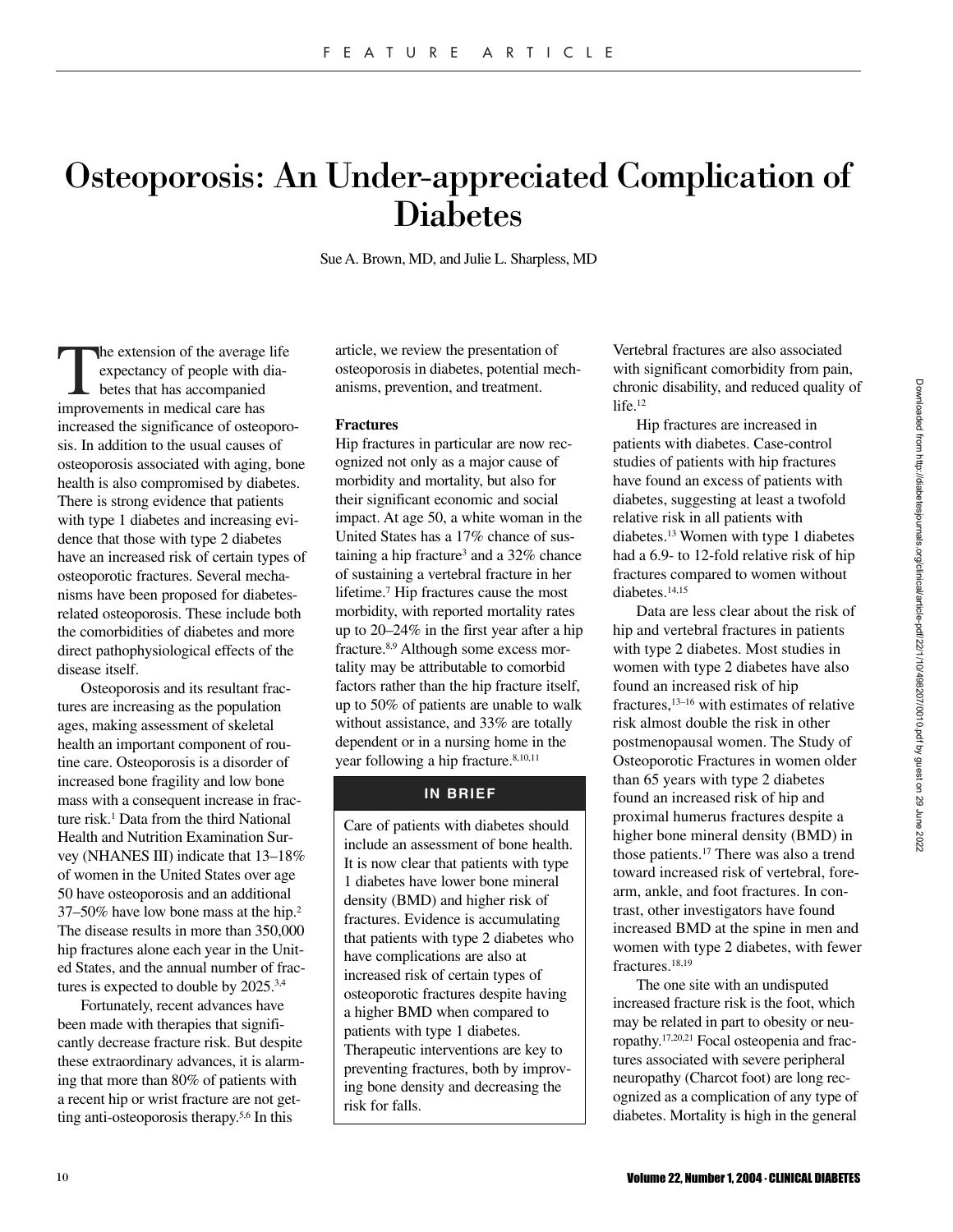population with hip fractures, but the presence of diabetes in a patient with a hip fracture is a risk factor for increased mortality.<sup>22</sup>

## **Bone Density**

Although many factors, including number and type of falls, influence the probability of fractures, the most significant factor is the strength of the bone itself. In the absence of clinically available methods to assess bone quality directly, we rely on the measurement of BMD. A strong relationship exists between bone density measurements and fracture risk: a 10% decrease in BMD at any site confers a 1.6–2.6 increased relative risk of hip fracture and a 1.7–2.3 increased relative risk of vertebral fracture.<sup>23</sup>

Recent advances in bone densitometry techniques have allowed more precise and accurate measurement of BMD at multiple sites. Early studies used singlephoton and dual-photon absorptiometry. BMD is now typically performed using dual-energy x-ray absorptiometry (DXA) at the spine, hip, and wrist. More recent data are therefore more sensitive to differences between groups, facilitating the recognition of differences in patients with diabetes.

Even newer ultrasound techniques are appealing because of their lower cost and lack of radiation exposure as well as the theoretical benefits of evaluating an aspect of bone quality. Ultrasound has been correlated with fracture risk but is not standardized, and results vary across machines.<sup>24</sup> Portable DXA machines are able to assess peripheral sites (calcaneus and radius), but generalized fracture risk prediction is not well studied. However, both ultrasound and peripheral DXA still need to be validated in patients with diabetes because local changes in the bones of the foot resulting from peripheral neuropathy may affect results.25 Quantitative CT and MRI are primarily research tools used to assess different types of bone: trabecular (vertebral bodies) versus cortical (radial shaft).

Using DXA, BMD is categorized by a T score in reference to young normal BMD. The World Health Organization (WHO) has established T score criteria to estimate fracture risk, with a T score of 1–2.5 standard deviations below normal representing osteopenia and  $> 2.5$ standard deviations below normal representing osteoporosis.<sup>26</sup>

Osteopenia was initially described in adolescents with diabetes, 50% of whom were found to have decreased cortical and trabecular forearm BMD.27 Several subsequent studies found that the forearm BMD in children with only 4–6 years of type 1 diabetes was 20–50% lower than that in control subjects.28 One study examining vertebral BMD found a decreased cortical but not trabecular BMD in children with diabetes.29 Most studies in children and adults confirm that BMD is lower in patients with type 1 diabetes than in subjects without diabetes.<sup>30-33</sup>

In contrast, studies in women with type 2 diabetes, controlling for age and obesity, show BMD that is either the same or greater than that in normal subjects,<sup>18,19</sup> even in patients treated with insulin31 (Figure 1). The Rancho Bernardo studies, a large population-based longitudinal cohort, also looked at men with type 2 diabetes and found that their BMD was similar to that of men with

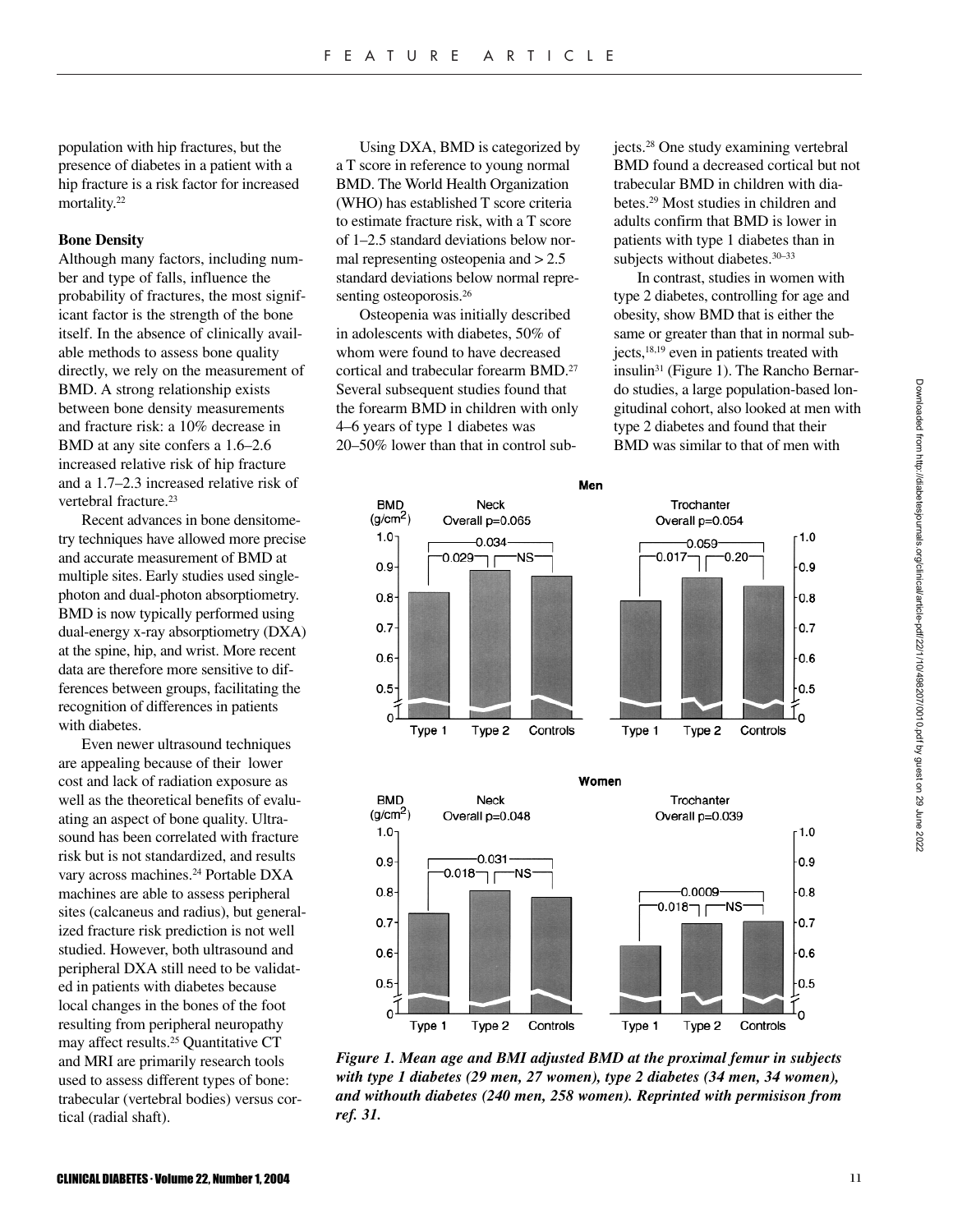normal glucose tolerance, despite the increased BMD they found in women with diabetes.<sup>34</sup>

## **Mechanisms**

Is osteoporosis another complication of poor glycemic control? No correlation between BMD and diabetes duration or current glycemic control (by hemoglobin A1c [A1C]) was seen in postmenopausal women (8.9 years duration, 14 years postmenopausal),<sup>35</sup> or children (5.2 years duration, excluded if complications).29 Short-term measures of control, such as glucose levels or A1C results, would not be expected to reflect cumulative bone damage measured by BMD. This was demonstrated by Valerio et al.32 in children with 6.9 years of diabetes in whom the latest A1C did not correlate with lumbar BMD, but the A1C averaged over the entire duration of diabetes did correlate with BMD.

Diabetes complications also represent cumulative results of long-term poor control. Several investigators have demonstrated an association between BMD and microvascular complications, with the BMD inversely correlated with the presence and extent of microvascular complications in women with normal menstrual cycles.<sup>30,36</sup> Mathiassen et al.<sup>37</sup> followed the BMD of 19 patients with type 1 diabetes (8 women), initially free of complications, and found that after 11 years, only those who developed retinopathy or proteinuria had worsening of their BMD. The presence of severe peripheral neuropathy in patients with type 1 diabetes has also been found to correlate with decreased BMD at all sites, in comparison to patients with type 1 diabetes without neuropathy and in comparison to healthy subjects.25 Although these were small groups, they were matched for other complications and for activity levels.

Using the same paradigm, Forst et al.38 found a decreased BMD in the cortical bone at the hip and a greater decrease at the distal limb in association with peripheral neuropathy. The lumbar spine had a nonsignificant decrease in BMD in

these patients with type 1 diabetes. In the Blue Mountain Eye Study in Australia,<sup>39</sup> an association between retinopathy and all fractures was seen in both men and women with all types of diabetes.

Some studies have shown stabilized and improved BMD in patients with type 1 diabetes with improved glucose control over time.<sup>40,41</sup> Hypercalciuria, a potential risk factor for osteoporosis, has long been noted in patients with poorly controlled type 1 diabetes $42,43$  or type 2 diabetes,44,45 and was shown to improve with lower A1C results.<sup>46</sup> Thus, metabolic control appears to be a major factor in the increased incidence of osteoporosis in patients with diabetes. However, poor control cannot be the only factor unless there is a compensatory factor increasing BMD in type 2 diabetes.

If the relationship between osteoporosis and diabetes were only related to hyperglycemia, one would expect a similar incidence of osteoporosis in patients with type 1 and those with type 2 diabetes, but most studies show more osteoporosis in patients with type 1 diabetes.31,47 There may be differences between types of diabetes other than glucose control that affect BMD. Several factors have been investigated, including treatment with insulin, endogenous insulin levels, age of onset, and A1C, but the actual mechanism for lower BMD in type 1diabetes is not known.

Krakauer et al.40 and Tuominen et al.31 have separately compared patients with type 1 and type 2 diabetes treated with insulin, showing that exogenous insulin is not the cause of the bone loss. Krakauer et al. also found decreased BMD in men and women with type 1 diabetes as compared with those with type 2 diabetes or with control subjects.

Epidemiological studies at Rancho Bernardo, Calif.,<sup>48</sup> and in Rotterdam, The Netherlands,<sup>49</sup> suggested correlations between fasting and post-challenge insulin levels and BMD in women without diabetes, but in the Rotterdam group only, these lost significance after adjusting for BMI. In patients with type 2 diabetes, no consistent association of BMD

with endogenous insulin levels, using fasting or post-challenge levels, has been found.34,50,51 However, insulin levels are quite variable within type 2 diabetes because of the decline of β-cell function over the course of the disease.

An autoimmune- or inflammationmediated process has also been considered because a decrease in BMD has been noted during the first several months to years after diagnosis, with an attenuation thereafter.27,37,52 This suggests an initial insult not specifically related to control, but perhaps to the autoimmune process, similar to that seen in rheumatoid arthritis, in which bone loss is seen in the involved joints.

Increasing evidence suggests that type 1 diabetes in particular may impede new bone formation possibly because of defective function of osteoblasts, the primary cells responsible for bone formation.53,54 Preliminary data suggest that poorly controlled diabetes with hyperglycemia and consequently increased osmolarity contribute to decreased osteoblast function.53 In addition, patients with type 1 diabetes are known to have lower levels of insulin-like growth factor I, an anabolic hormone that maintains healthy bone formation.55

# **Markers of Bone Turnover**

Serum and urine markers of bone turnover have been developed to assess short-term changes leading to osteoporosis. Serum levels of alkaline phosphatase and osteocalcin reflect bone formation, whereas serum levels of collagen crosslinks reflect bone resorption. Osteoblast secretion of osteocalcin is decreased by high glucose levels, so bone formation as assessed by osteocalcin is decreased in proportion to diabetes control.<sup>56</sup> Thus, the markers are applicable only in limited situations and often require very good glycemic control and stability to be useful.

Bone resorption measured by deoxypyridinoline after a 12-hour glucose clamp was greater in age- and height-for-age-matched adolescents with diabetes than in control subjects, sug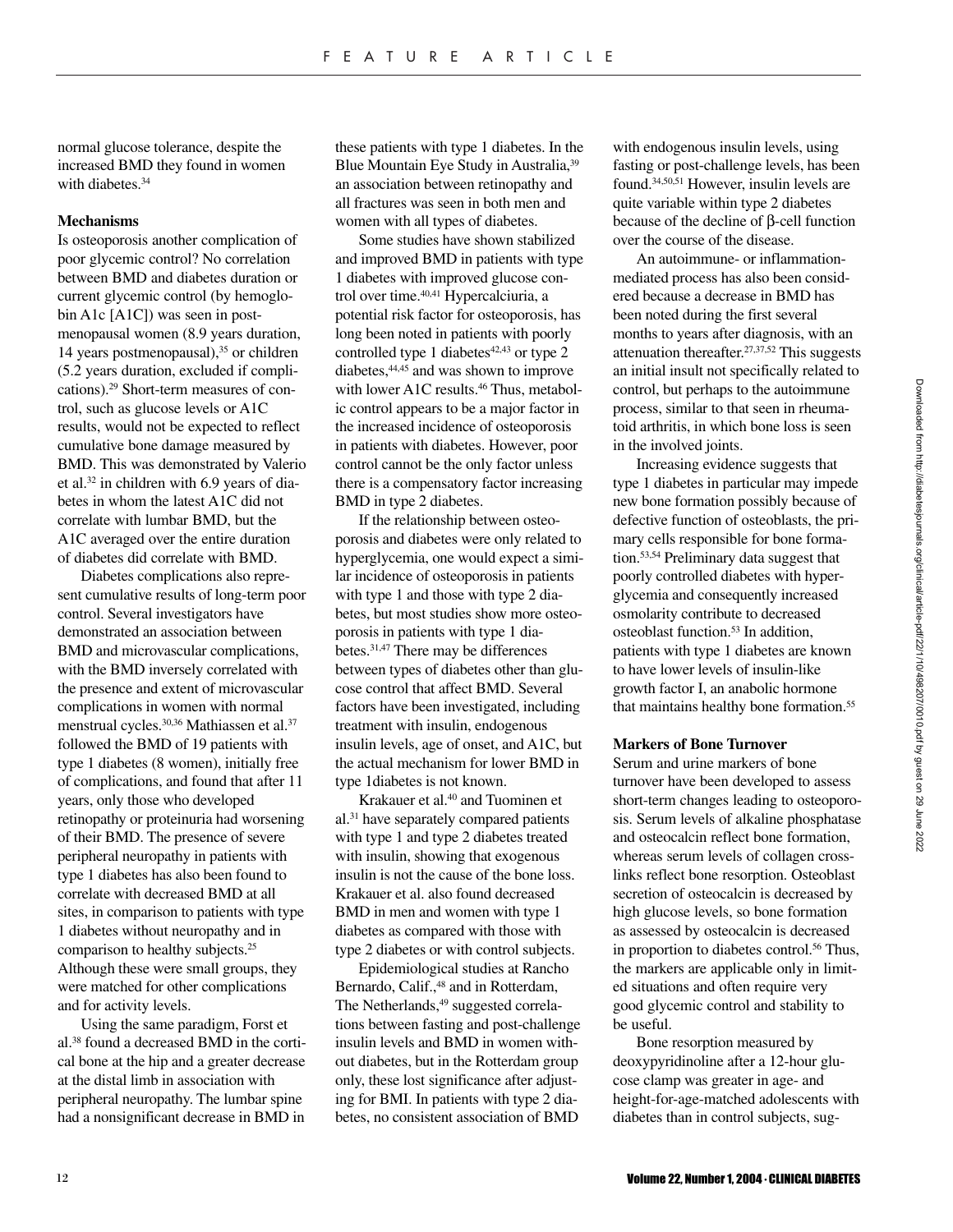gesting that bone loss in early-onset type 1 diabetes is related to increased turnover.57 This is important because instead of the presumed high turnover rate, as can occur with excess cortisol or with hyperparathyroidism, a low turnover resulting in adynamic bone, also seen in renal failure, is an alternate mechanism for osteoporosis. This possibility is also supported by the observation that fractures take a longer time to heal in diabetes.<sup>58</sup> Krakauer et al.<sup>59</sup> have proposed the possibility of a low turnover state due to functional hypoparathyroidism and hyperglycemia to account for the differences between type 1 and type 2 diabetes, but this has yet to be investigated. The heterogeneity of types of diabetes, as well as variable contributions from associated conditions affecting BMD, make it difficult to designate one underlying mechanism for diabetic osteopenia.

# **Risk Factors for Low Bone Mass or Fractures**

Multiple risk factors have been identified that may contribute to low bone mass. Risk factors consistently associated with osteoporosis include female sex, Caucasian, low body weight (< 127 lb), and maternal or personal history of fractures.60,61 Risks factors particular to patients with diabetes are included in Table 1.

Fractures are the most specific risk factor. A history of any previous fracture increases the risk of further fracture by at least twofold.<sup>62</sup> Patients with a vertebral fracture will be three to five times more likely to suffer another vertebral fracture within the next year<sup>62,63</sup> and are also at increased risk of sustaining a hip fracture when compared with women without a vertebral fracture.<sup>64</sup>

A hip fracture occurs most typically after sustaining a fall.65 In the Study of Osteoporotic Fractures, older women with diabetes were found to have an increased risk of falls, which was increased even further in insulin users.<sup>66</sup>

Bone density decreases with age, as fracture risk rises rapidly.10 Fracture risk varies by race, with hip fracture rates in African-American women reported to be one-third that of white women.<sup>7,67</sup> African-American and possibly Hispanic women tend to have higher BMD values when compared with white women, although these effects are less apparent when BMD is corrected for bone size. $68,69$ 

## **Diabetes-Associated Risk Factors**

As discussed above, poor metabolic control is a risk for osteoporosis and fractures in diabetes. Additionally, factors extrinsic to the metabolic changes of diabetes, such as age of onset of type 1 diabetes in relation to stage of bone growth, or lifestyle factors such as obesity and inactivity in type 2 diabetes, have secondary consequences relative to BMD.

One such age-related risk for osteoporosis is low peak BMD. In American women, peak BMD is achieved by the

# **Table 1. Risk Factors for Osteoporotic Fractures in Diabetes**

### **Risks for Osteoporosis**

- Directly due to diabetes
- Type 1 diabetes
- Poor glycemic control
- Nephropathy

Due to complications of diabetes

- Neuropathy
- Diabetic diarrhea

Due to diseases associated with diabetes

- Grave's disease
- Celiac sprue
- Amenorrhea
- Delayed puberty
- Eating disorders

# **Risks for Falls**

- Episodes of hypoglycemia
- Episodes of nocturia
- Poor vision due to retinopathy or cataracts
- Poor balance due to neuropathy, foot ulcers, or amputations
- Orthostatic hypotension
- Impaired joint motility due to cheiropathy

end of the third decade.68 Thus, to the extent that diabetes may cause osteopenia, women who are young at diabetes onset may never achieve a normal peak bone density and thus reach osteoporotic thresholds earlier in life (Figure 2).

Delayed puberty is associated with a lower peak BMD;<sup>70</sup> therefore girls with diabetes and delayed menarche may also reach a lower peak BMD. One carefully controlled Finnish study by Tuominen et al.31 defined type 1 diabetes by C-peptide values and therefore was able to use only subjects who had been diagnosed after age 30. Even in these patients, BMD was lower in patients with type 1 diabetes compared with those with type 2 diabetes or with control subjects, suggesting a secondary loss of bone.

Another age-related factor is estrogen status, the major cause of osteoporosis in the general population. Because of their increased risk for menstrual dysfunction,<sup>71</sup> women with type 1 diabetes may also have osteopenia due to estrogen deficiency. Most studies have not assessed the menstrual histories in these women, but one study did find a positive correlation between oral contraceptive use and BMD in women with type 1 diabetes, supporting a component of estrogen deficiency.72

Eating disorders, which are more common in patients with diabetes, are associated with decreased bone density.73 One of the strongest predictors of osteoporosis is low body weight,74 which is more typical of patients with type 1 diabetes than of those with type 2 diabetes. The obesity commonly present in people with type 2 diabetes (and often for years before it develops) may have a cumulative protective effect on bone density.

Among women with osteoporosis, almost all hip fractures result from falls.75 The risk of falling is increased by diabetic complications including impaired vision from retinopathy or cataracts and poor balance and orthostatic hypotension from peripheral and autonomic neuropathy. Acute hypo- and hyperglycemia may also cause impaired vision, poor coordination, and muscle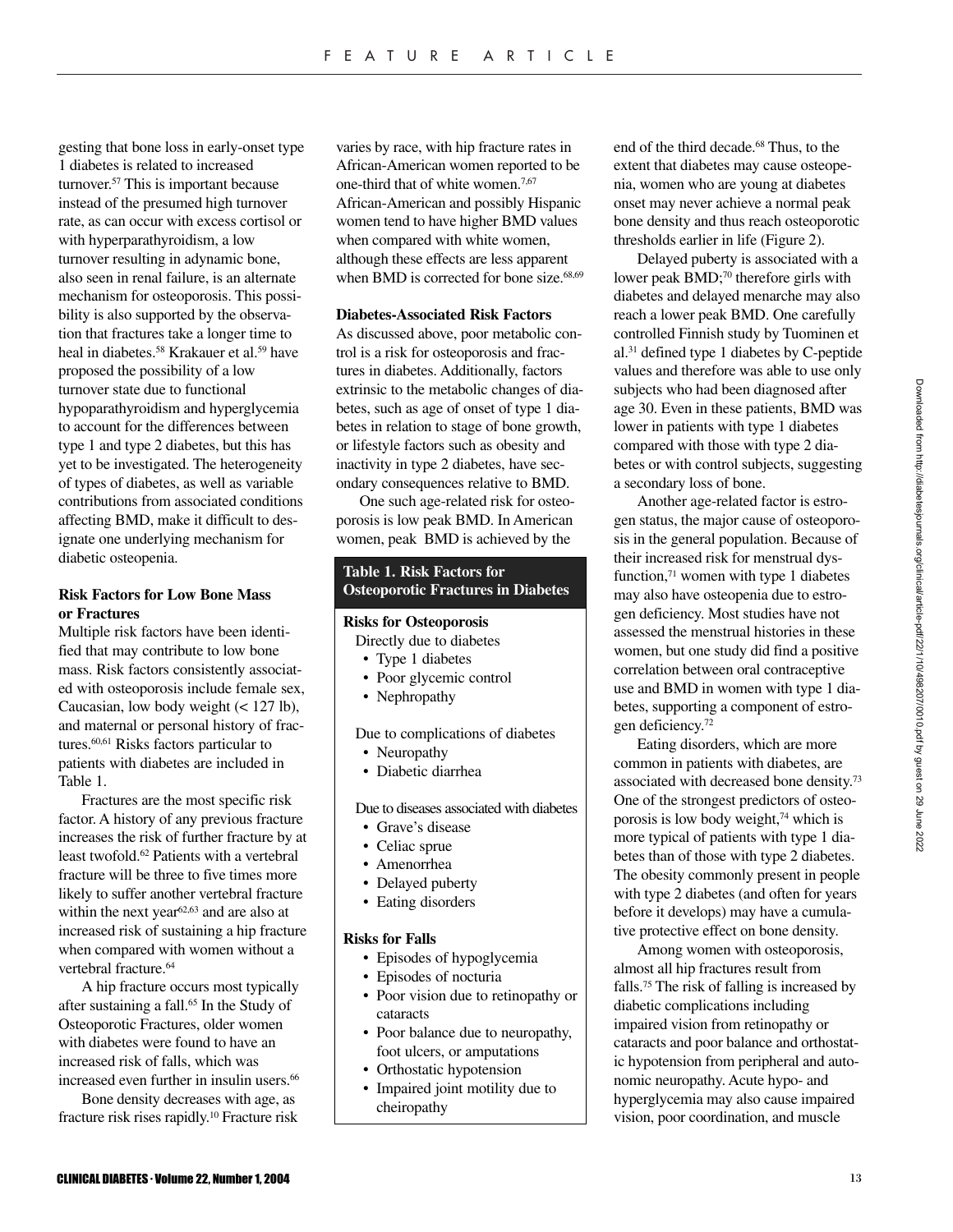

*Figure 2. Model for the effects of diabetes on BMD at different times of life. Initial adolescent accumulation of bone is diminished (***1***), thus reaching a lower plateau with continued loss associated with hypercalciuria in early adult life (***2***), followed by later onset and retardation of age-related bone loss (***3***). Depending on the age of onset, stages could overlap. Reprinted with permission from ref. 40.* 

weakness. Patients with extensive neuropathy, foot ulcers, or amputations are at increased risk for falls and immobilityinduced osteoporosis because of their limited mobility<sup>76</sup> (Table 1).

Several other diseases that increase the risk of osteoporosis are particularly relevant in diabetes. Diseases associated with autoimmune diabetes, including Graves' disease and celiac sprue, also carry an independent risk for osteoporosis. Treatments for hypertension and hyperlipidemia, which are associated with both types of diabetes, may also affect BMD. Use of loop diuretics to treat hypertension can increase urinary loss of calcium, whereas thiazides may decrease it. Interestingly, the large Canadian Multicentre Osteoporosis Study found an increase in BMD measurements in men and women with hypertension, even after adjusting for expected confounding factors such as type 2 diabetes, BMI, and thiazide use.<sup>77</sup> Although case-control studies have suggested that treatment of hyperlipidemia with HMG CoA reductase inhibitors may increase BMD,<sup>78</sup> these results have not been supported by other studies.79

There are preliminary data in animal studies that suggest thiazolidinediones, via actions on PPAR γ, may interfere with bone regulation.<sup>80,81</sup> The PPAR  $\gamma$ 2 isoform may be important for differentiation of osteoblasts and adipocytes from a common progenitor cell. One group has reported that activation of PPAR γ may inhibit differentiation of osteoblasts or bone-forming cells. These results remain to be proved in human studies, and differences among thiazolidinediones may need to be investigated.

# **Screening Recommendations**

There are no osteoporosis screening recommendations specifically for patients with diabetes. The U.S. Preventative Task Force recommends that screening should be routinely provided in all women over age 65 and in those women ages 60–64 who are at increased risk.82 Risk factors were noted to be difficult to identify, but low body weight  $(< 70 \text{ kg})$ was found to be the best single predictor of low bone density. The National Osteoporosis Foundation also recommends screening for younger postmenopausal women (younger than age

65) who have had a fracture or who have one or more risk factors for osteoporosis. In patients with diabetes who do not yet meet these criteria, there are not yet evidence-based recommendations, but common sense would suggest BMD screening for type 1 patients, female or male with any complications, and thin women with other extensive complications of diabetes.

The age of the patient must be a factor since fracture risk is a function of age. Identification of osteopenia in a younger individual may help adherence with lifestyle interventions (adequate calcium, vitamin D, exercise, maintenance of regular menstrual cycles). It should be emphasized, however, that maintenance of healthy bone remodeling rather than near-term fracture prevention is the focus at younger ages since the 10-year fracture risk is low (< 10% at age 45 with osteoporosis by BMD).83 Therefore, other therapeutic interventions (e.g., bisphosphonates) are rarely indicated.

#### **Measures to Prevent Osteoporosis**

In all individuals at risk for osteoporosis, appropriate nutrition and lifestyle interventions should be considered. Calcium is an accepted adjunct to anti-osteoporosis therapy. The National Academy of Science and National Institutes of Health recommend calcium intakes of 1,000–1,500 mg/day and vitamin D of at least 400–800 IU for postmenopausal women, particularly in individuals with little sun exposure.84,85 A meta-analysis of all forms of vitamin D therapy suggest that overall there may be a reduced incidence of vertebral fractures.<sup>86</sup>

Regular exercise is important for healthy bone remodeling and to maintain muscle coordination and balance to decrease falls and therefore should be emphasized as an additional consideration beyond its benefits on glycemic control, atherosclerotic risk, and weight control.87 Likewise, osteoporosis is one more reason smoking cessation is important for all patients with diabetes, although the effect of smoking on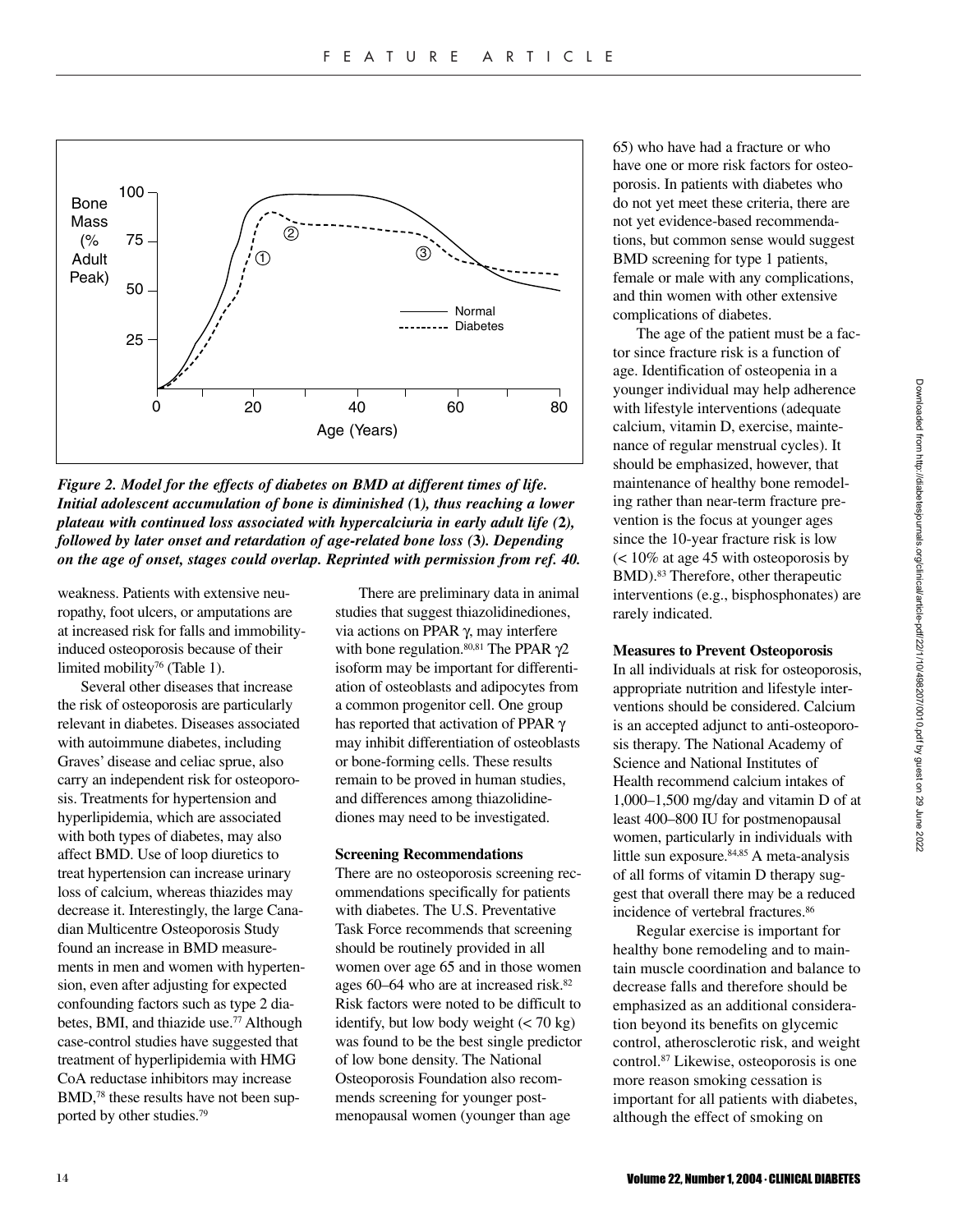osteoporosis outcomes is not rigorously studied.

Preventing falls in patients with diabetes is paramount, and beneficial interventions include muscle strengthening and balance retraining (use of walkers), home hazard assessment (use of nightlights), withdrawal of psychotropic medications, and use of multidisciplinary risk factor assessment programs.88 Hip protectors have been demonstrated to reduce the risk of fractures in frail elderly adults.89 These issues should be addressed in all diabetes patients with severe retinopathy or neuropathy or other risk factors discussed above.

# **Treatment Options**

Any individual with a fracture should receive additional therapy, preferably with a bisphosphonate that has proven efficacy for hip and vertebral fracture reduction. It should be noted that the current treatment regimens have not been specifically tested in patients with diabetes and osteoporosis. Pamidronate (a bisphosphonate), however, has been efficacious in small studies of Charcot neuroarthropathy.90

The use of estrogen or estrogenprogesterone therapy continues to be a complex decision often based on factors other than osteoporosis benefits. In postmenopausal women who have not yet had a fracture but who have low BMD and risk factors, raloxifene or a bisphosphonate may be indicated, but this estrogen-antagonist should not be used in premenopausal women. Calcitonin should be relegated to secondline therapy but may be used in individuals who are unable to tolerate other regimens.

Parathyroid hormone (PTH) should be reserved for those at greatest risk (continuing fractures) initially due to its cost. The role of PTH in osteoporosis management, particularly in combination with bisphosphonates or for firstline management of fracture, is expected to be further clarified.

When considering therapeutic effects of osteoporosis agents, it should be recognized that most agents are primarily studied in Caucasian women who have adequate calcium and vitamin D intakes. For additional details, readers are referred to recent reviews of osteoporosis therapies<sup>91,92</sup> and to the summary of selected therapies in Table 2.

# **Clinical Considerations for Therapeutic Interventions**

Treatment of osteoporosis for patients with diabetes is similar to that for patients without diabetes, except for those with nephropathy or gastrointestinal complications. Renal impairment necessitates evaluation of the parathyroid-vitamin D axis as well as dose adjustment of medications. Defects in bone metabolism in advanced renal disease are complex and require adequate therapies directed at bone turnover, phosphate control, and vitamin D suppression of PTH and have been recently reviewed in detail.<sup>93</sup> The current therapies for osteoporosis have not been clinically studied in renal failure. Gastroparesis, malabsorption or sprue, and diabetic diarrhea can all contribute to osteoporosis by interfering with calcium and vitamin D absorption and require separate evaluation and treatment.

#### **Hormone therapy**

Estrogen therapy has a consistent positive effect across trials in respect to increasing BMD (by 4–7% after 2 years) both in younger perimenopausal women and older postmenopausal women.94,95 The Women's Health Initiative (WHI) is a large, randomized placebo-controlled trial of estrogen/ progesterone therapy designed to demonstrate fracture efficacy.<sup>96</sup> Fractures of any type, including hip and vertebral fractures, were reduced with estrogen/ progesterone therapy, resulting in five fewer hip fractures per 10,000 personyears of use.

These results are particularly important since hip fractures cause the most morbidity, and only one other class of agents, the bisphosphonates, has convincingly resulted in hip fracture reduction. Given the complexity of decisionmaking regarding estrogen therapy and the WHI conclusion that overall fracture benefit did not outweigh an increased global index of risk, the individual decision remains as always between patients and their providers.

## **Bisphosphonates**

Bisphosphonates are potent inhibitors of bone resorption that increase BMD and reduce vertebral and non-vertebral fractures. Their oral bioavailability is low, and absorption is easily impaired (e.g., by calcium); thus they should be taken on an empty stomach. Additional recommendations include remaining upright and drinking water to ensure that tablets do not remain or reflux into the esophagus due to reports of esophagitis.<sup>97</sup>

Bisphosphonates have a long halflife in bone, with a continued decrease in bone loss for several years after cessation. Alendronate and risedronate have proven efficacy in the prevention and treatment of osteoporosis.<sup>98,99</sup> Both alendronate and risedronate are available in once-weekly doses that have been less well studied for fracture outcomes but increase BMD by a similar degree to daily dosing and may have better acceptability to patients.100 No differences in gastrointestinal tract tolerability have been found for the different dosing regimens of alendronate.101

# **Selective estrogen receptor modulators**

The WHI report has resulted in increased interest in alternatives to hormone therapy, particularly in selective estrogen receptor modulators such as raloxifene. Raloxifene acts as an agonist on bone and cholesterol metabolism and an antagonist at breast tissue and appears to have a neutral effect on uterine tissues.102 Raloxifene does have the same clotting risks as estrogen and has not yet been studied with regard to the cardiovascular endpoints that terminated the WHI.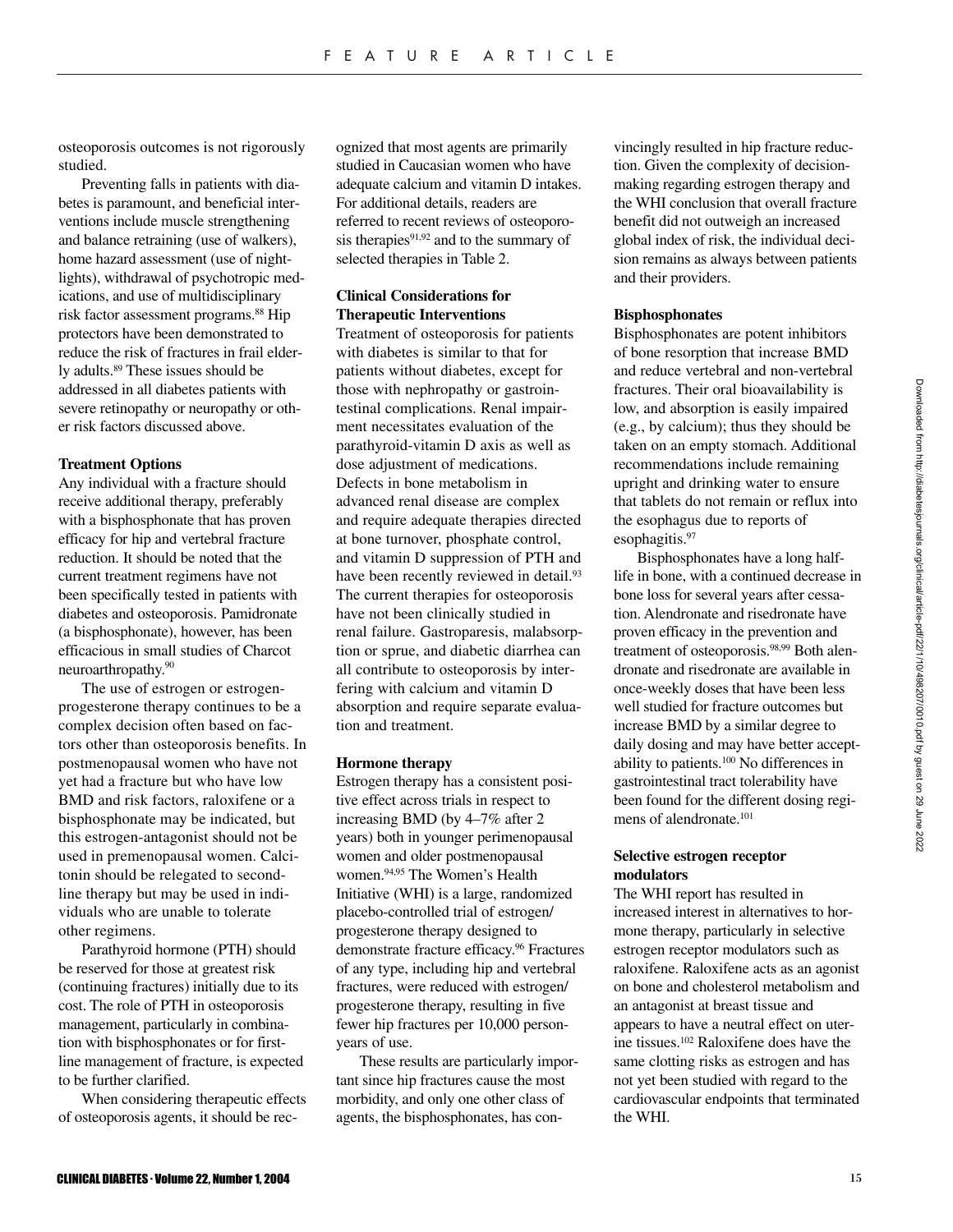| Table 2. Selected Therapeutic Agents for the Treatment of Osteoporosis |                                                               |                                                             |                                                                                                                                             |                                                                                    |                                            |                                            |
|------------------------------------------------------------------------|---------------------------------------------------------------|-------------------------------------------------------------|---------------------------------------------------------------------------------------------------------------------------------------------|------------------------------------------------------------------------------------|--------------------------------------------|--------------------------------------------|
| <b>Class</b>                                                           | Drug                                                          | <b>Typical dose</b>                                         | <b>Potential adverse effects</b>                                                                                                            | <b>Increase in</b><br>spine BMD<br>(duration of<br>therapy) <sup>106,110,124</sup> | <b>Vertebral</b><br>fracture<br>reduction? | Hip<br>fracture<br>reduction?              |
| Hormone<br>therapy                                                     | Estrogen +<br>progesterone                                    | $0.625$ mg/<br>$2.5$ mg by<br>mouth daily                   | Venous thromboembolism;<br>breast cancer                                                                                                    | $5 - 7\%$<br>$(2 \text{ years})$                                                   | $^{+++}$                                   | $++$                                       |
| Bisphosphonates                                                        | Alendronate                                                   | 10 mg by mouth<br>daily or 70 mg<br>by mouth once a<br>week | Administer while fasting,<br>with 8 oz. water in upright<br>position for 30 min. to<br>prevent pill-induced<br>esophagitis; contraindicated | $5 - 6\%$<br>$(2-3 \text{ years})$                                                 | $^{+++}$                                   | $++$                                       |
|                                                                        | Risedronate                                                   | 5 mg by mouth<br>daily or 35 mg<br>by mouth once a<br>week  | if $CrCl < 30-35$ cc/min;<br>abdominal pain, dyspepsia                                                                                      | $4 - 5\%$<br>$(1.5-3 \text{ years})$                                               | $^{+++}$                                   | $^{++}$                                    |
| Selective<br>estrogen receptor<br>modulator                            | Raloxifene                                                    | 6 mg daily                                                  | Venous thromboembolism;<br>hot flashes                                                                                                      | $2 - 3\%$<br>$(2-3$ years)                                                         | $^{+++}$                                   | $No*$                                      |
| Calcium<br>regulating<br>hormone                                       | Calcitonin                                                    | 200 IU nasal<br>spray daily                                 | Rhinitis                                                                                                                                    | $1 - 3\%$<br>$(5 \text{ years})$                                                   | $+$                                        | N <sub>0</sub>                             |
| Anabolic<br>hormone                                                    | Parathyroid<br>hormone<br>(teriparatide<br>or rhPTH 1-<br>34) | $20 \mu g$<br>subcutaneously                                | Arthralgias; transient<br>orthostatic hypoytension;<br>contraindicated with<br>nephrolithiasis or bone<br>metastases                        | 9%<br>$(18$ months)                                                                | $+++$                                      | Non-<br>vertebral<br>combined<br>$(++)$ ** |

 $+++$  = strong consistent effects;  $++$  = consistent effects;  $+$  = some effects;  $\text{thPTH}$  = recombinant humant parathyroid hormone; CrCl = creatinine clearance

\*Not yet demonstrated for hip fracture reduction. The MORE trial103 enrolled slightly younger women than the biphosphonate trials demonstrating hip fracture reduction.125,126 \*\*Has demonstrated efficacy in reducing nonvertebral fractures combined but not hip fractures alone.

The largest placebo-controlled randomized controlled trial to evaluate the effects of raloxifene on fracture outcomes was the Multiple Outcome of Raloxifene Evaluation (MORE) trial of 7,705 postmenopausal women.103 Despite only modest increases in BMD (2–3% in 3 years), a significant decrease in vertebral fractures was found in both patients with osteoporosis by BMD and those with vertebral fractures. The MORE data showed that despite relatively modest BMD increases compared to the bisphosphonates, similar absolute reductions in vertebral fractures can be found. However, no reduction in nonvertebral fractures (particularly hip) has been shown.

With respect to patients with diabetes in the MORE trial, raloxifene was not found to impair glycemic control and had similar favorable effects on lipid profiles as in women without diabetes.104 In addition, abstracts from the MORE trial have reported no difference in BMD improvement or bone turnover markers in patients with or without diabetes.105

# **Calcitonin**

Calcitonin, an endogenous peptide that inhibits bone resorption, is available in nasal and subcutaneous forms that make it an appealing alternative for women who do not tolerate bisphosphonates or raloxifene. However, it should be relegated to second-line therapy due to the lack of convincing fracture efficacy. Although a meta-analysis found calcitonin decreased vertebral fractures, most subjects were in the PROOF trial, which has come under scrutiny because of its lack of dose-response effect and significant loss to follow-up, which limits conclusions regarding its effect on vertebral fracture.106

# **PTH**

PTH (1–34 fragment) is a new anabolic agent directed at stimulating bone formation. Increases in BMD at the spine are greater than those achieved with the antiresorptive regimens discussed previously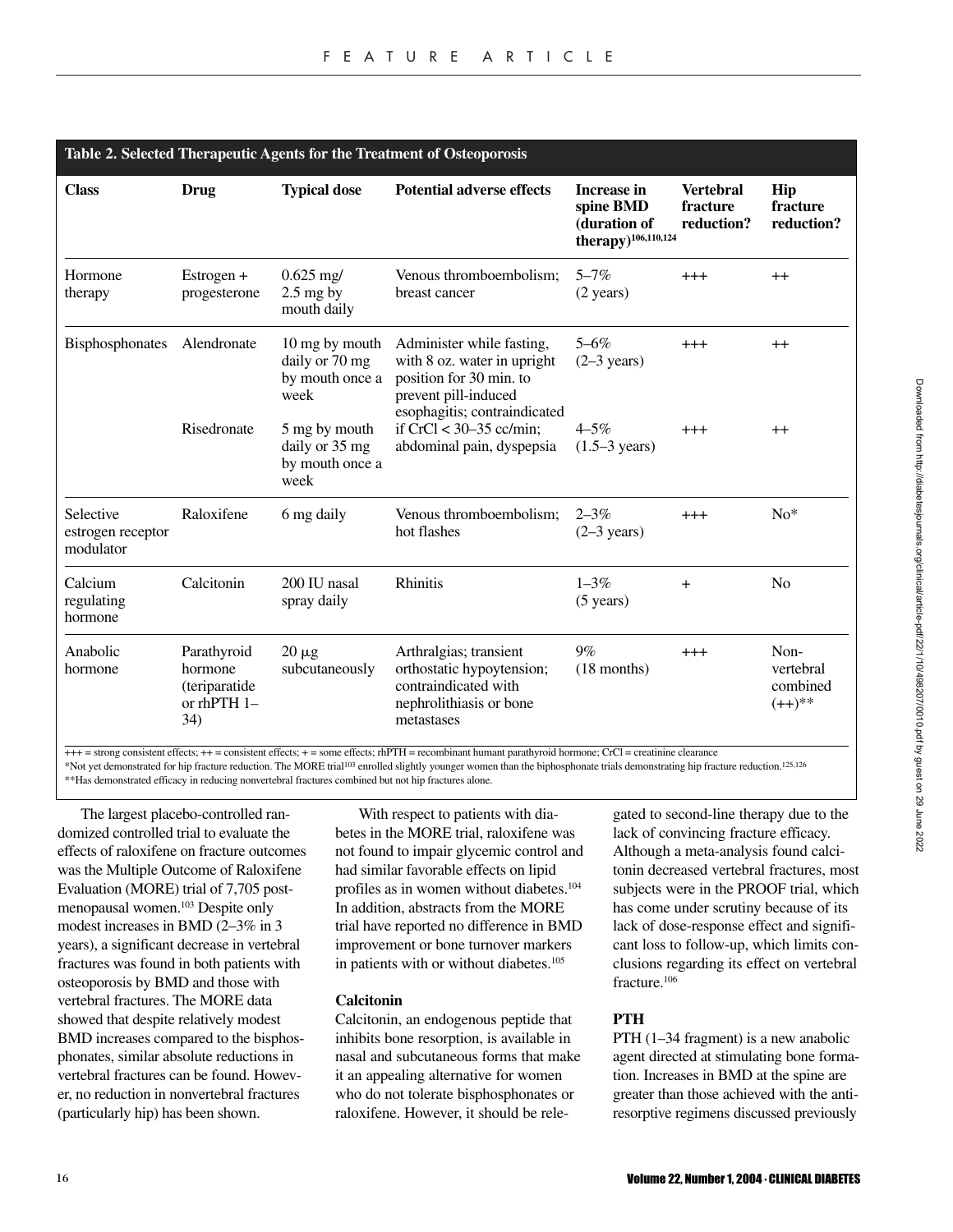with rates up to 7–13% at the spine with no change or increases of 3% reported at the femoral neck.<sup>107-109</sup> The largest randomized controlled trial found reduced vertebral and nonvertebral fragility fractures after a median of 21 months of therapy in 1,637 postmenopausal women with vertebral fractures.<sup>110</sup> Adverse events may include mild asymptomatic hypercalcemia occurring early in treatment.110 Preclinical studies in rats given long-term PTH at high doses found an increased risk of osteosarcoma.111 This has not been observed in any human studies but had led the Food and Drug Administration to limit therapy duration to 2 years.

#### **Combination therapies**

Estrogen has been studied in combination therapy with alendronate, 112-114 risedronate,<sup>115</sup> and calcitonin,<sup>116</sup> and the combinations generally resulted in greater BMD, although site-specificity may differ by agent. Alendronate combined with raloxifene was more effective at increasing BMD at the spine and hip than raloxifene alone and was more effective at the femoral neck than alendronate alone.<sup>117</sup> Calcitonin given sequentially following PTH was not different than PTH alone<sup>118</sup> and was not as effective at increasing BMD when compared to alendronate alone.119 BMD gains with PTH can be preserved when followed by alendronate<sup>120</sup> or estrogen therapy.<sup>121</sup> However, recent data suggest that PTH given in combination with alendronate may not have synergistic effects.122,123

#### **Conclusions**

Care of patients with diabetes should include an assessment of bone health. It has become increasingly clear that patients with type 1 diabetes have lower BMD and higher risk of fractures. Evidence is accumulating that patients with type 2 diabetes and complications, who were once thought to be protected from osteoporosis due to higher BMD and obesity, may in fact be at higher risk of fracture. Further work toward understanding the particular bone response to

diabetes is important for disease-specific tailored prevention and therapeutic strategies.

#### **REFERENCES**

<sup>1</sup>NIH Consensus Development Panel on Osteoporosis Prevention, Diagnosis and Therapy: Osteoporosis prevention, diagnosis and therapy. *JAMA* 285:785–795, 2001

2 Looker A, Orwoll E, Johnston CC, Lindsay R, Wahner HW, Dunn W, Calvo M, Harris T, Heyse S: Prevalence of low femoral bone density in older U.S. adults from NHANES III. *J Bone Miner Res* 12:1761–1768, 1997

3 Melton LJ, 3rd: Who has osteoporosis? A conflict between clinical and public health perspectives. *J Bone Miner Metab* 15:2309–2314, 2000

4 Gullberg B, Johnell O, Kanis J: World-wide projections for hip fracture. *Osteoporos Int* 7:407–413, 1997

5 Torgerson DJ, Dolan P: Prescribing by general practitioners after an osteoporotic fracture. *Ann Rheum Dis* 57:378–379, 1998

6 Cuddihy M, Gabriel S, Crowson C, Atkinson EJ, Tabini C, O'Fallon WM, Melton, LJ 3rd: Osteoporosis intervention following distal forearm fractures: a missed opportunity? *Arch Intern Med* 162:421–426, 2002

7 Cummings S, Black DM, Rubin S: Lifetime risks of hip, Colles', or vertebral fracture and coronary heart disease among white postmenopausal women. *Arch Intern Med* 149:2445–2448, 1989

8 Leibson C, Tosteson A, Gabriel S, Ransom J, Melton LJ: Mortality, disability, and nursing home use for persons with and without hip fracture: a population-based study. *J Am Geriatr Soc* 50:1644–1650, 2002

9 Cooper C, Atkinson EJ, Jacobsen S, O'Fallon WM, Melton LJ 3rd: Population based study of survival after osteoporosis fracture. *Am J Epidemiol* 137:1001–1005, 1993

10Riggs BL, Melton LJ, 3rd: The worldwide problem of osteoporosis: insights afforded by epidemiology. *Bone* 17:505S–511S, 1995

11Kannus P, Parkkari J, Sievanen H, Heinonen A, Vuori I, Jarvinen M: Epidemiology of hip fractures. *Bone* 18:57S–63S, 1996

 $12$ Nevitt M, Ettinger B, Black D, Stone K, Jamal SA, Ensrud K, Segal M, Genant HK, Cummings S: The association of radiographically detected vertebral fractures with back pain and function: a prospective study. *Ann Intern Med* 128:793–800, 1998

13Meyer HE, Tverdal A, Falch JA: Risk factors for hip fracture in middle-aged Norwegian women and men. *Am J Epidemiol* 137:1203– 1211, 1993

14Forsen L, Meyer HE, Midthjell K, Edna TH: Diabetes mellitus and the incidence of hip fracture: results from the Nord-Trondelag Health Survey. *Diabetologia* 42:920–925, 1999

15Nicodemus KK, Folsom AR: Type 1 and type 2 diabetes and incident hip fractures in postmenopausal women. *Diabetes Care* 24:1192– 1197, 2001

16Paganini-Hill A, Ross RK, Gerkins VR, Henderson BE, Arthur M, Mack TM: Menopausal estrogen therapy and hip fractures. *Ann Intern Med* 95:28–31, 1981

17Schwartz AV, Sellmeyer DE, Ensrud KE, Cauley JA, Tabor HK, Schreiner PJ, Jamal SA, Black DM, Cummings SR: Older women with diabetes have an increased risk of fracture: a prospective study. *J Clin Endocrinol Metab* 86:32–38, 2001

<sup>18</sup>van Daele PL, Stolk RP, Burger H, Algra D, Grobbee DE, Hofman A, Birkenhager JC, Pols HA: Bone density in non-insulin-dependent diabetes mellitus: the Rotterdam Study. *Ann Intern Med* 122:409–414, 1995

19Hirano Y, Kishimoto H, Hagino H, Teshima R: The change of bone mineral density in secondary osteoporosis and vertebral fracture incidence. *J Bone Miner Metab* 17:119–124, 1999

20Heath HD, Melton LJD, Chu CP: Diabetes mellitus and risk of skeletal fracture. *N Engl J Med* 303:567–570, 1980

21Seeley DG, Kelsey J, Jergas M, Nevitt MC: Predictors of ankle and foot fractures in older women: the Study of Osteoporotic Fractures Research Group. *J Bone Miner Res* 11:1347–1355, 1996

22Meyer HE, Tverdal A, Falch JA, Pedersen JI: Factors associated with mortality after hip fracture. *Osteoporos Int* 11:228–232, 2000

<sup>23</sup>Marshall D, Johnell O, Wedel H: Metaanalysis of how well measures of bone mineral density predict occurrence of osteoporotic fractures. *BMJ* 312:1254–1259, 1996

24Miller PD, Siris ES, Barrett-Connor E, Faulkner K, Wehren L, Abbott T, Chen Y, Berger M, Santora A, Sherwood L: Prediction of fracture risk in postmenopausal white women with peripheral bone densitometry: evidence from the national osteoporosis risk assessment. *J Bone Miner Res* 17:2222–2230, 2002

25Rix M, Andreassen H, Eskildsen P: Impact of peripheral neuropathy on bone density in patients with type 1 diabetes. *Diabetes Care* 22:827–831, 1999

<sup>26</sup>World Health Organization: Assessment of fracture risk and its application to screening for postmenopausal osteoporosis: report of a WHO study group. WHO Technical Report Series No. 843, Geneva, World Health Organization, 1994, p. 1–129

27Levin ME, Boisseau VC, Avioli LV: Effects of diabetes mellitus on bone mass in juvenile and adult-onset diabetes. *N Engl J Med* 294:241–245, 1976

28Selby PL: Osteopenia and diabetes. *Diabet Med* 5:423–428, 1988

29Roe TF, Mora S, Costin G, Kaufman F, Carlson ME, Gilsanz V: Vertebral bone density in insulin-dependent diabetic children. *Metabolism* 40:967–971, 1991

30Munoz-Torres M, Jodar E, Escobar-Jimenez F, Lopez-Ibarra PJ, Luna JD: Bone mineral density measured by dual X-ray absorptiometry in Spanish patients with insulin-dependent diabetes mellitus. *Calcif Tissue Int* 58:316–319, 1996

Downloaded from http://diabetesjournals.org/clinical/article-pdf/22/1/10/498207/0010.pdf by guest on 29 June 2022 Downloaded from http://diabetesjournals.org/clinical/article-pdf/22/1/10/498207/0010.pdf by guest on 29 June 2022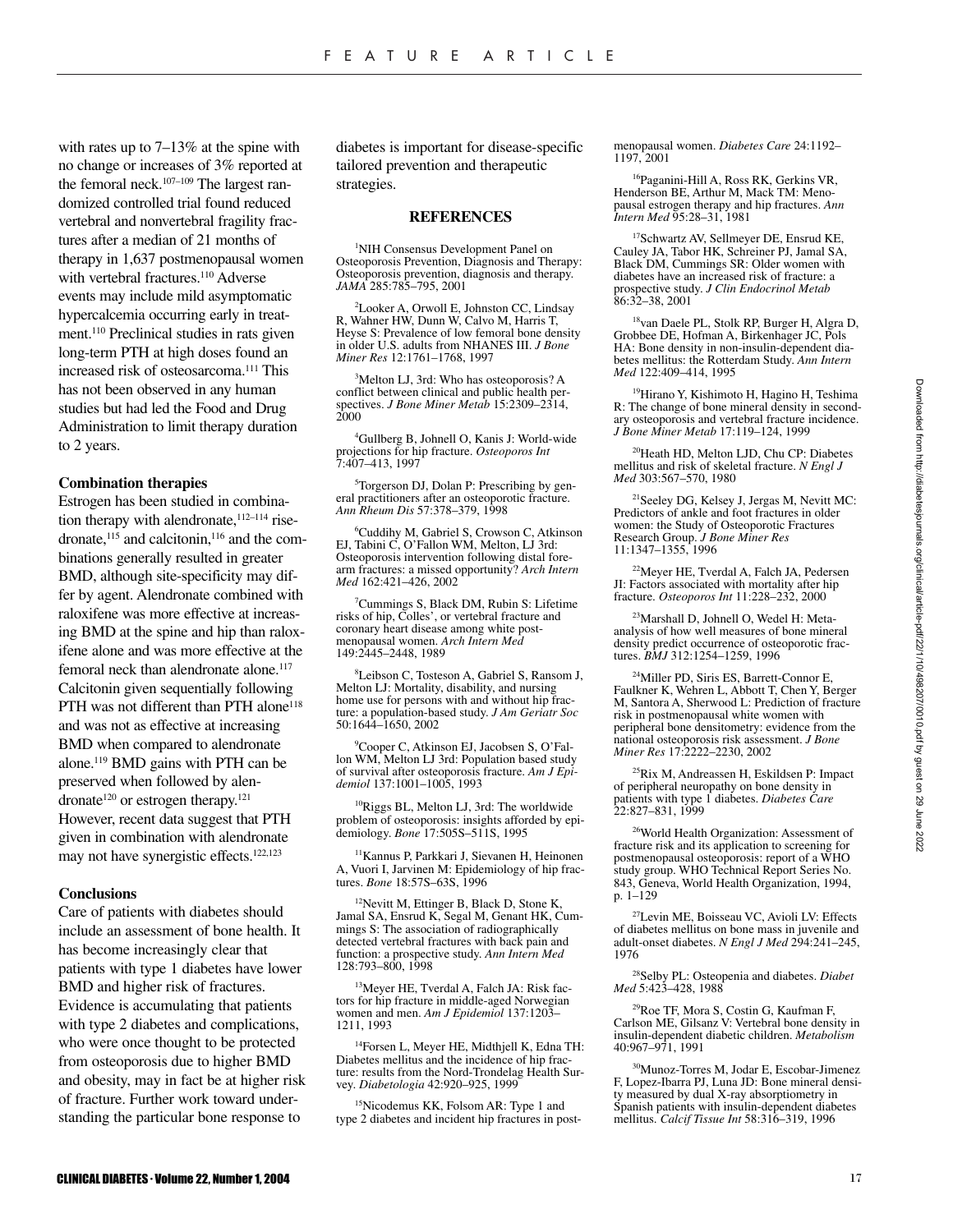31Tuominen JT, Impivaara O, Puukka P, Ronnemaa T: Bone mineral density in patients with type 1 and type 2 diabetes. *Diabetes Care* 22:1196–1200, 1999

32Valerio G, del Puente A, Esposito-del Puente A, Buono P, Mozzillo E, Franzese A: The lumbar bone mineral density is affected by longterm poor metabolic control in adolescents with type 1 diabetes mellitus. *Horm Res* 58:266–272, 2002

33Liu EY, Wactawski-Wende J, Donahue RP, Dmochowski J, Hovey KM, Quattrin T: Does low bone mineral density start in post-teenage years in women with type 1 diabetes? *Diabetes Care* 26:2365–2369, 2003

34Barrett-Connor E, Holbrook TL: Sex differences in osteoporosis in older adults with noninsulin-dependent diabetes mellitus. *JAMA* 268:3333–3337, 1992

35Weinstock RS, Goland RS, Shane E, Clemens TL, Lindsay R, Bilezikian JP: Bone mineral density in women with type II diabetes mellitus. *J Bone Miner Res* 4:97–101, 1989

<sup>36</sup>Kayath MJ, Dib SA Vieiaa JG: Prevalence and magnitude of osteopenia associated with insulin-dependent diabetes mellitus. *J Diabetes Complications* 8:97–104, 1994

37Mathiassen B, Nielsen S, Ditzel J, Rodbro P: Long-term bone loss in insulin-dependent diabetes mellitus. *J Intern Med* 227:325–327, 1990

38Forst T, Pfutzner A, Kann P, Schehler B, Lobmann R, Schafer H, Andreas J, Bockisch A, Beyer J: Peripheral osteopenia in adult patients with insulin-dependent diabetes mellitus. *Diabet Med* 12:874–879, 1995

39Ivers RQ, Cumming RG, Mitchell P, Peduto AJ: Diabetes and risk of fracture: the Blue Mountains Eye Study. *Diabetes Care* 24:1198–1203, 2001

40Krakauer JC, McKenna MJ, Buderer NF, Rao DS, Whitehouse FW, Parfitt AM: Bone loss and bone turnover in diabetes. *Diabetes* 44:775–782, 1995

41Campos Pastor MM, Lopez-Ibarra PJ, Escobar-Jimenez F, Serrano Pardo MD, Garcia-Cervigon AG: Intensive insulin therapy and bone mineral density in type 1 diabetes mellitus: a prospective study. *Osteoporos Int* 11:455–459, 2000

42Raskin P, Stevenson MR, Barilla DE, Pak CY: The hypercalciuria of diabetes mellitus: its amelioration with insulin. *Clin Endocrinol* (Oxf) 9:329–335, 1978

43Gertner JM, Tamborlane WV, Horst RL, Sherwin RS, Felig P, Genel M: Mineral metabolism in diabetes mellitus: changes accompanying treatment with a portable subcutaneous insulin infusion system. *J Clin Endocrinol Metab* 50:862–866, 1980

44Thalassinos NC, Hadjiyanni P, Tzanela M, Alevizaki C, Philokiprou D: Calcium metabolism in diabetes mellitus: effect of improved blood glucose control. *Diabet Med* 10:341–344, 1993

45Nagasaka S, Murakami T, Uchikawa T, Ishikawa SE, Saito T: Effect of glycemic control on calcium and phosphorus handling and parathyroid hormone level in patients with non-insulindependent diabetes mellitus. *Endocr J* 42:377– 383, 1995

46Okazaki R, Totsuka Y, Hamano K, Ajima M, Miura M, Hirota Y, Hata K, Fukumoto S, Matsumoto T: Metabolic improvement of poorly controlled noninsulin-dependent diabetes mellitus decreases bone turnover. *J Clin Endocrinol Metab* 82:2915–2920, 1997

47Christensen JO, Svendsen OL: Bone mineral in pre- and postmenopausal women with insulin-dependent and non-insulin-dependent diabetes mellitus. *Osteoporos Int* 10:307–311, 1999

48Barrett-Connor E, Kritz-Silverstein D: Does hyperinsulinemia preserve bone? *Diabetes Care* 19:1388–1392, 1996

49Stolk RP, Van Daele PL, Pols HA, Burger H, Hofman A, Birkenhager JC, Lamberts SW, Grobbee DE: Hyperinsulinemia and bone mineral density in an elderly population: the Rotterdam Study. *Bone* 18:545–549, 1996

50Kwon DJ, Kim JH, Chung KW, Lee JW, Kim SP, Lee HY: Bone mineral density of the spine using dual energy X-ray absorptiometry in patients with non-insulin-dependent diabetes mellitus. *J Obstet Gynaecol Res* 22:157–162, 1996

<sup>51</sup>Haffner SM, Bauer RL: The association of obesity and glucose and insulin concentrations with bone density in premenopausal and postmenopausal women. *Metabolism* 42:735–738, 1993

52Gunczler P, Lanes R, Paoli M, Martinis R, Villaroel O, Weisinger JR: Decreased bone mineral density and bone formation markers shortly after diagnosis of clinical type 1 diabetes mellitus. *J Pediatr Endocrinol Metab* 14:525–528, 2001

53McCabe LR, Botolin S: Osmoadaptation impairs osteoblast differentiation (Abstract). *J Bone Miner Res* 18 (Suppl. 2):S229, 2003

54Thrailkill KM, Liu L, Wahl EC, Liu Z, Bunn RC, Hogue W, Suva LJ, Perrien DS, Fowlkes JL, Aronson J, Lumpkin CK: New bone formation is impaired in a model of type I diabetes mellitus (Abstract). *J Bone Miner Res* 18 (Suppl. 2):S169, 2003

55Jehle PM, Jehle DR , Mohan S, Bohm BO: Serum levels of insulin-like growth factor system components and relationship to bone metabolism in type I and type 2 diabetes mellitus patients. *J Endocrinol* 159:297–306, 1998

56Rosato MT, Schneider SH, Shapses SA: Bone turnover and insulin-like growth factor I levels increase after improved glycemic control in noninsulin-dependent diabetes mellitus. *Calcif Tissue Int* 63:107–111, 1998

57Bjorgaas M, Haug E, Johnsen HJ: The urinary excretion of deoxypyridinium cross-links is higher in diabetic than in nondiabetic adolescents. *Calcif Tissue Int* 65:121–124, 1999

58Loder RT: The influence of diabetes mellitus on the healing of closed fractures. *Clin Orthopedics* 232:210–216, 1988

59Krakauer JC, McKenna MJ, Rao DS, Whitehouse FW: Bone mineral density in diabetes. *Diabetes Care* 20:1339–1340, 1997

60Agency for Healthcare Research and Quality: Evidence Report/Technology Assessment No. 28: Osteoporosis in postmenopausal women: diagnosis and monitoring. Rockville, Md., Agency for Healthcare research and Quality, 2001 (AHRQ Publication no. 01-E031)

61Albrand G, Munoz G, Sornay-Rendu E, DuBoeuf F, Delmas PD: Independent predictors of all osteoporosis-related fractures in healthy postmenopausal women: the OFELY study. *Bone* 32:78–85, 2003

62Klotzbuecher C, Ross PD, Landsman P, Abbott T, Berger M: Patients with prior fractures have an increased risk of future fractures: a summary of the literature and statistical synthesis. *J Bone Miner Res* 4:721–739, 2000

63Lindsay R, Silverman S, Cooper C, Hanley DA, Barton I, Broy S, Licata A, Benhamou L, Geusens P, Flowers K, Stracke H, Seeman E: Risk of new vertebral fracture in the year following a fracture. *JAMA* 285:320–23, 2001

64Black D, Arden N, Palmero L, Pearson J, Cummings S: Prevalent vertebral deformities predict hip fractures and new vertebral deformities but not wrist fractures. *J Bone Miner Res* 14:821–28, 1999

65Youm T, Koval K, Kummer F, Zuckerman J: Do all hip fractures result from a fall? *Am J Orthopedics* 28:190–194, 1999

66Schwartz AV, Hillier TA, Sellmeyer DE, Resnick HE, Gregg E, Ensrud KE, Schreiner PJ, Margolis KL, Cauley JA, Nevitt MC, Black DM, Cummings SR: Older women with diabetes have a higher risk of falls: a prospective study. *Diabetes Care* 25:1749–1754, 2002

67Cummings S, Melton LJ, 3rd: Epidemiology and outcomes of osteoporotic fractures. *Lancet* 359:1761–1766, 2002.

68Looker A, Wahner HW, Dunn W, Calvo M, Harris T, Heyse S, Johnston CC, Lindsay RL: Proximal femur bone mineral levels of US adults. *Osteoporos Int* 5:389–409, 1995

69Bhudhikanok G, Wang M, Eckert K, Matkin C, Marcus R, Bachrach L: Differences in bone mineral in young Asian and Caucasian Americans may reflect differences in bone size. *J Bone Miner Res* 11:1545–1556, 1996

<sup>0</sup>Finkelstein JS, Klibanski A, Neer RM: A longitudinal evaluation of bone mineral density in adult men with histories of delayed puberty. *J Clin Endocrinol Metab* 81:1152–1155, 1996

71Kjaer K, Hagen C, Sando SH, Eshoj O: Epidemiology of menarche and menstrual disturbances in an unselected group of women with insulin-dependent diabetes mellitus compared to controls. *J Clin Endocrinol Metab* 75:524–529, 1992

72Lunt H, Florkowski CM, Cundy T, Kendall D, Brown LJ, Elliot JR, Wells JE, Turner JG: A population-based study of bone mineral density in women with longstanding type 1 (insulin dependent) diabetes. *Diabetes Res Clin Pract* 40:31–38, 1998

73Peveler RC, Fairburn CG, Boller I, Dunger D: Eating disorders in adolescents with IDDM: a controlled study. *Diabetes Care* 15:1356–1360, 1992

<sup>74</sup>Ensrud KE, Lipschutz RC, Cauley JA, Seeley D, Nevitt MC, Scott J, Orwoll ES, Genant HK, Cummings SR: Body size and hip fracture risk in older women: a prospective study: Study of Osteoporotic Fractures Research Group. *Am J Med* 103:274–280, 1997

75Nevitt MC: Epidemiology of osteoporosis. *Rheum Dis Clin North Am* 2:535–539, 1994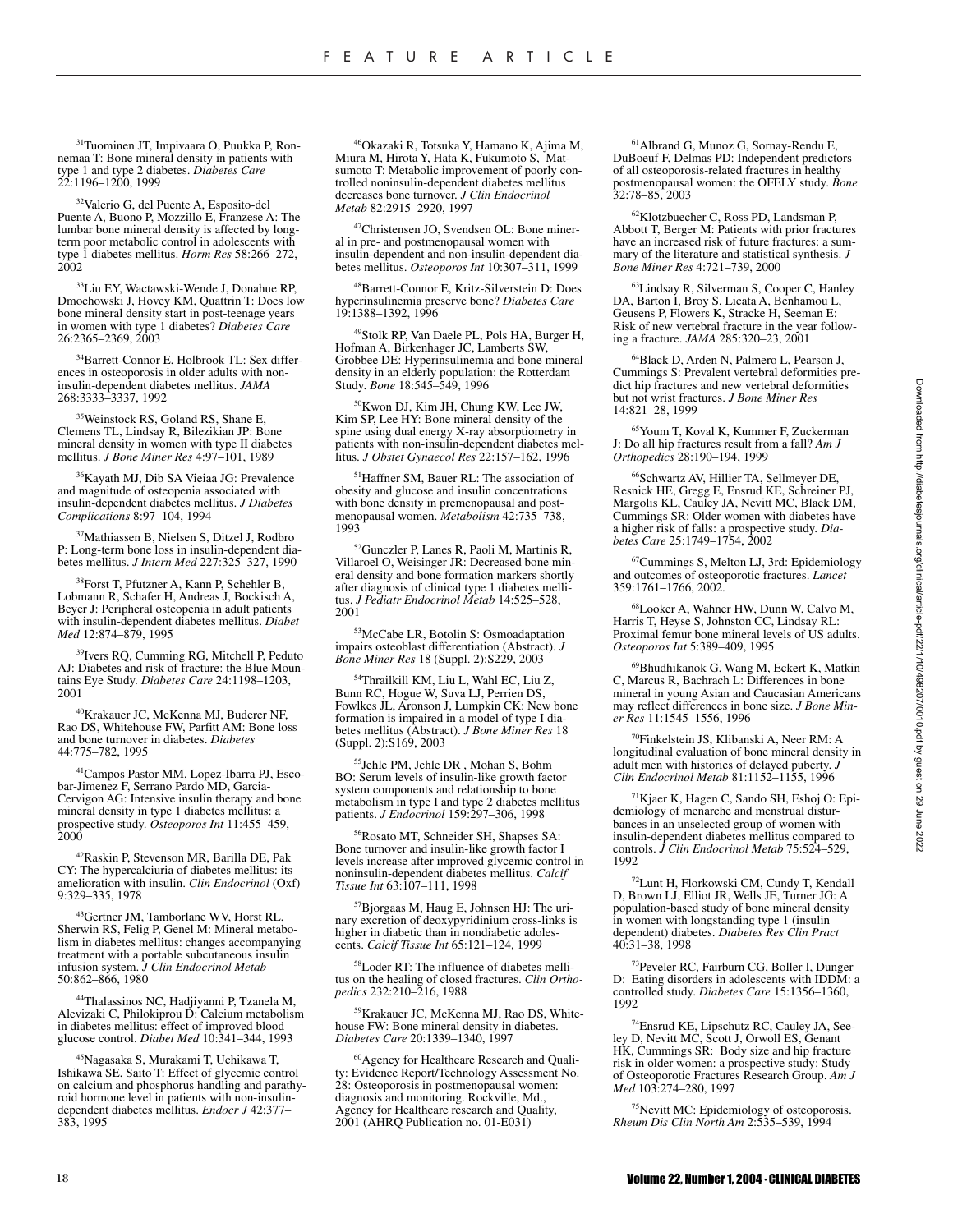76Wallace C, Reiber GE, LeMaster J, Smith DG, Sullivan K, Hayes S, Vath C: Incidence of falls, risk factors for falls, and fall-related fractures in individuals with diabetes and a prior foot ulcer. *Diabetes Care* 25:1983–1986, 2002

77Hanley DA, Brown JP, Tenenhouse A, Olszynski WP, Ioannidis G, Berger C, Prior JC, Pickard L, Murray TM, Anastassiades T, Kirkland S, Joyce C, Joseph L, Papaioannou A, Jackson SA,Poliquin S, Adachi JD: Associations among disease conditions, bone mineral density, and prevalent vertebral deformities in men and women 50 years of age and older: cross-sectional results from the Canadian Multicentre Osteoporosis Study. *J Bone Miner Res* 18:784–790, 2003

78Meier CR, Schlienger RG, Kraenzlin ME, Schlegel B, Jick H: HMG-CoA reductase inhibitors and the risk of fractures. *JAMA* 283:3205–3210, 2000

79LaCroix AZ, Cauley JA, Pettinger M, Hsia J, Bauer DC, McGowan J, Chen Z, Lewis CE , McNeeley G, Passaro MD, Jackson RD: Statin use, clinical fracture and bone density in postmenopausal women: results from the Women's Health Initiative observational study. *Ann Intern Med* 139:97–104, 2003

Rzonca SO, Suva LJ, Gaddy D, Montague DC, Lecka-Czernik B: Bone is a target for the anti-diabetic compound rosiglitazone. *Endocrinology* 2003. Published online ahead of print. Epub Sept 18.

81Lecka-Czernik B, Suva LJ, Gaddy D,Rzonca SO: Glitazones, the anti-diabetic PPAR-gamma agonists, pose a significant risk of bone loss: differential effects of rosiglitazone and netoglitazone (Abstract). *J Bone Miner Res* 18 (Suppl. 2):S24, 2003

82U.S. Preventive Services Task Force: Screening for osteoporosis in postmenopausal women: recommendations and rationale. *Ann Intern Med* 137:526–528, 2002

83Kanis JA, Johnell O, Oden A, Dawson A, De Laet C, Jonsson B: Ten year probabilities of osteoporotic fractures according to BMD and diagnostic thresholds. *Osteoporos Int* 12:989–995, 2001

84Institute of Medicine: *DRI: Dietary Reference Intakes for Calcium, Phosphorus, Magnesium, Vitamin D, and Fluoride.* Washington, D.C., National Academy Press, 1999

<sup>5</sup>National Institutes of Health: Optimal calcium intake. *Conn Med* 58:613–623, 1994

86Papadimitropoulos E, Wells G, Shea B, Gillespie W, Weaver B, Zytaruk N, Cranney A, Adachi J, Tugwell P, Josse R , Greenwood C, Guyatt G: Meta-analyses of therapies for postmenopausal osteoporosis. VIII: Meta-analyses of the efficacy of vitamin D treatment in preventing osteoporosis in postmenopausal women. *Endocr Rev* 23:560–569, 2002

87Nelson ME, Fiatarone MA, Morganti CM, Trice I, Greenberg RA, Evans WJ: Effect of highintensity strength training on multiple risk factors for osteoporotic fractures. *JAMA* 272:1909–1914, 1994

88Gillespie L, Gillespie W, Robertson M, Lamb S, Cumming R, Rowe B: Interventions for preventing falls in elderly people (Cochrane Review). In *The Cochrane Library* Issue 4, 2003 Chichester, UK, John Wiley and Sons

89Kannus P, Parkkari J, Niemi S, Palvanen M, Jarvinen M, Vuori I: Prevention of hip fracture in ambulatory elderly. *N Engl J Med* 343:1506–1513, 2000

90Jude EB, Selby PL, Lilleystone P, Mawer EB, Page SR, Donohoe M, Foster AVM , Edmonds ME, Boulton AJM: Bisphosphonates in the treatment of Charcot neuroarthropathy: a double-blind randomised controlled trial. *Diabetologia* 44:2032–2037, 2001

91Brown SA, Rosen CJ: Osteoporosis. *Med Clin North Am* 87:1039–1063, 2003

92Delmas P: Treatment of postmenopausal osteoporosis. *Lancet* 359:2018–2026, 2002

<sup>93</sup>Elder G: Pathophysiology and recent advances in the management of renal osteodys-trophy. *J Bone Miner Res* 17:2094–2105, 2002

94Writing Group for the PEPI: Effects of hormone therapy on bone mineral density: results from the Postmenopausal Estrogen/Progestin Interventions (PEPI) Trial. *JAMA* 276:1389– 1396, 1996

<sup>95</sup>Wells G, Tugwell P, Shea B, Guyatt G, Peterson J, Zytaruk N, Robinson V, Henry D, O'Connell D, Cranney A: Meta-analyses of therapies for postmenopausal osteoporosis. V: Metaanalysis of the efficacy of hormone replacement therapy in treating and preventing osteoporosis in postmenopausal women. *Endocr Rev* 23:529– 539, 2002

<sup>96</sup>Cauley JA, Robbins J, Chen Z, Cummings SR, Jackson RD, LaCroix AZ, LeBoff M, Lewis CE, McGowan J, Neuner J, Pettinger M, Stefanick ML, Wactawski-Wende J, Watts N: Effects of estrogen plus progestin on risk of fracture and bone mineral density: the women's health initia-tive randomized trial. *JAMA* 290:1729–1738, 2003

97de Groen P, Lubbe D, Hirsch L, Daifotis A, Stephenson W, Freedholm D, Pryor-Tillotson S, Seleznick M, Pinkas H, Wang K: Esophagitis associated with the use of alendronate. *N Engl J Med* 335:1016–1021, 1996

<sup>8</sup>Cranney A, Wells G, Willan A, Griffith L, Zytaruk N, Robinson V, Black D, Adachi J, Shea B, Tugwell P, Guyatt G: Meta-analyses of therapies for postmenopausal osteoporosis. II: Metaanalysis of alendronate for the treatment of postmenopausal osteoporosis. *Endocr Rev* 23:508– 516, 2002

99Cranney A, Tugwell P, Adachi J, Weaver B, Zytaruk N, Papaioannou A, Robinson V, Shea B, Wells G, Guyatt G: Meta-analyses of therapies for postmenopausal osteoporosis. III: Metaanalysis of risedronate for the treatment of postmenopausal osteoporosis. *Endocr Rev* 23:517– 523, 2002

100Schnitzer T, Bone H, Crepaldi G, Adami S, McClung M, Kiel D, Felsenberg D, Recker R, Tonino R, Roux C, Pinchera A, Foldes AJ, Greenspan SL, Levine MA, Emkey R, Santora AC, Kaur A, Thompson DE, Yates J, Orloff JJ: Therapeutic equivalence of alendronate 70 mg once-weekly and alendronate 10 mg daily in the treatment of osteoporosis: alendronate onceweekly study group. *Aging* (Milano) 12:1–12, 2000

<sup>101</sup>Greenspan S, Field-Munves E, Tonino R, Smith M, Petruschke R, Wang L, Yates J, de Papp A, Palmisano J: Tolerability of once-weekly alendronate in patients with osteoporosis: a randomized, double-blind, placebo-controlled study. *Mayo Clin Proc* 77:1044–1052, 2002

102Riggs BL, Hartmann L: Selective estrogenreceptor modulators-mechanisms of action and application to clinical practice. *N Engl J Med* 348:618–629, 2003

<sup>103</sup>Ettinger B, Black D, Mitlak B, Knickerbocker R, Nickelsen T, Genant HK, Christiansen C, Delmas PD, Zanchetta J, Stakkestad J, Gluer CG, Krueger K, Cohen FJ, Eckert S, Ensrud KE, Avioli LV, Lips P, Cummings SR: Reduction of vertebral fracture risk in postmenopausal women with osteoporosis treated with raloxifene. *JAMA* 282:637–645, 1999

<sup>104</sup>Barrett-Connor E, Ensrud KE, Harper KD, Mason TM, Sashegyi A, Krueger KA, Andersen P: Post hoc analysis of data from the Multiple Outcomes of Raloxifene Evaluation (MORE) trial on the effects of three years of raloxifene treatment on glycemic control and cardiovascular disease risk factors in women with and without type 2 diabetes. *Clin Ther* 25:919–930, 2003

105Ensrud KE, Cauley JA, Zhou L, Mason TM, Bowman PJ, Harper KD: Effect of raloxifene hydrochloride (RLX) on bone mineral density (BMD) and bone turnover markers in diabetic women: the Multiple Outcomes of Raloxifene Evaluation (MORE) trial. *J Bone Miner Res* 16 (Suppl. 1):S415, 2001

106Chestnut C, III, Silverman S, Andriano K, Genant H, Giomona A, Harris S, Kiel D, LeBoff M, Maricic M, Miller P, Moniz C, Peacock M, Richardson P, Watts N, Baylink D: A randomized trial of nasal spray salmon calcitonin in postmenopausal women with established osteoporosis: the prevent recurrence of osteoporotic fractures study. *Am J Med* 109:267–276, 2000

107Rosen CJ, Bilezikian JP: Clinical review 123: Hot topic: anabolic therapy for osteoporosis. *J Clin Endocrinol Metab* 86:957–964, 2001

108Body J, Gaich G, Scheele W, Kulkarni P, Miller P, Peretz A, Dore R, Correa-Rotter R, Papioannou A, Cumming D, Hodsman A: A randomized double-blind trial to compare the efficacy of teriparatide [recombinant human parathyroid hormone  $(1-34)$ ] with alendronate in postmenopausal women with osteoporosis. *J Clin Endocrinol Metab* 87:4528–4535, 2002

109Cosman F, Nieves J, Woelfert L, Shen V, Lindsay RT: Alendronate does not block the anabolic effect of PTH in postmenopausal osteoporotic women. *J Bone Miner Res* 13:1051–1055, 1998

110Neer RM, Arnaud C, Zanchetta J, Prince R, Gaich G, Reginster J, Hodsman A, Eriksen EF, Ish-Shalom S, Genant H, Wang O, Mitlak BH: Effect of parathyroid hormone (1-34) on fractures and bone mineral density in postmenopausal women with osteoporosis. *N Engl J Med* 344:1434–1441, 2001

111Vahle JL, Sato M, Long GG, Young JK, Francis PC, Engelhardt JA, Westmore MS, Linda Y, Nold JB: Skeletal changes in rats given daily subcutaneous injections of recombinant human parathyroid hormone (1-34) for 2 years and relevance to human safety. *Toxicol Pathol* 30:312– 321, 2002

112Lindsay R, Cosman F, Lobo R, Walsh B, Harris S, Reagan J, Liss C, Melton M, Byrnes C: